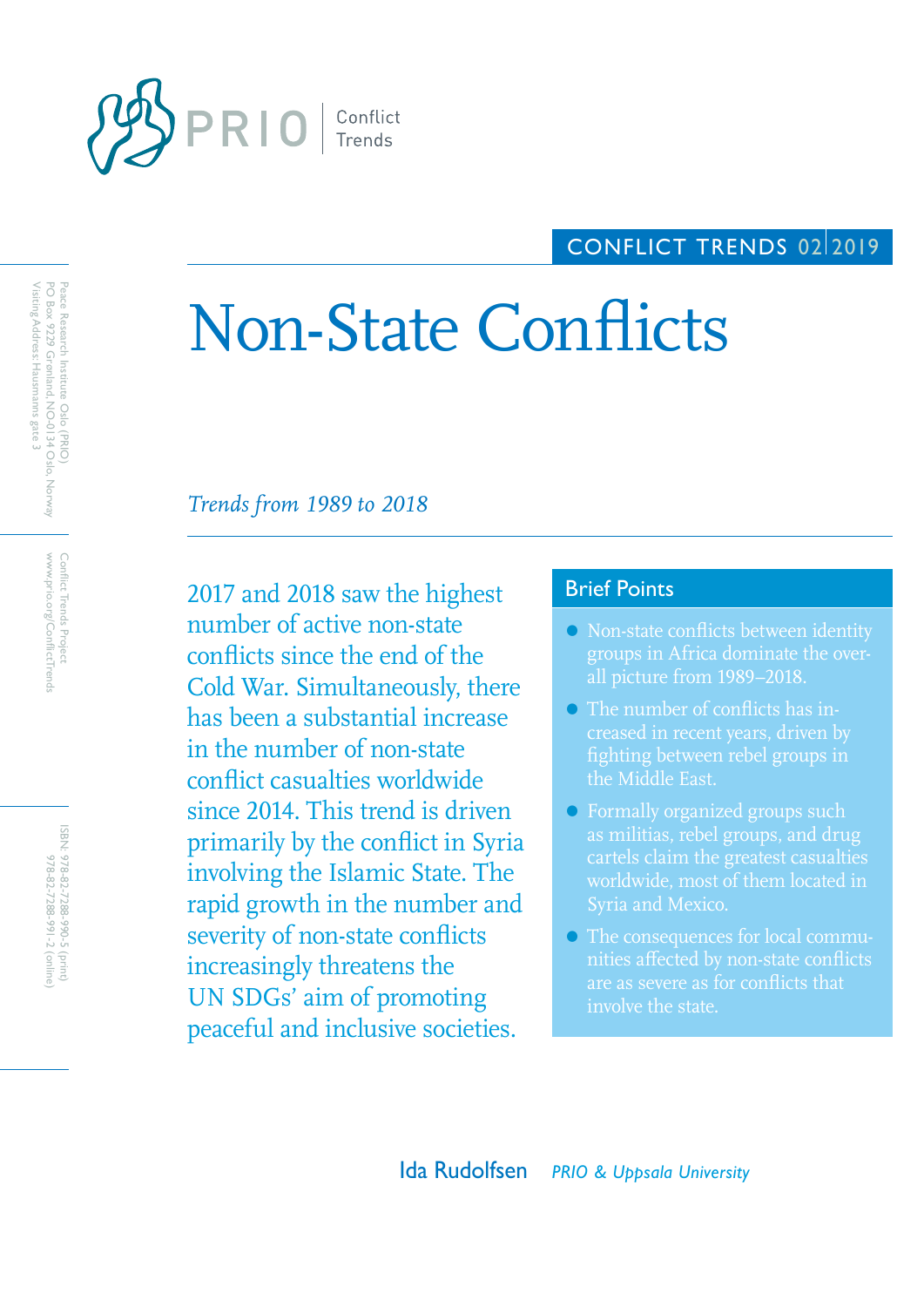#### **Why Non-State Conflicts?**

Most of the literature on armed conflict has been state-centric, focusing primarily on intrastate conflicts where a government is one of the belligerents. But the consequences of non-state conflicts for affected communities are just as devastating as those from civil wars: loss of income, housing, and human lives. In some parts of the world thousands are killed annually by this type of violence, exceeding other forms of conflict.

And the trend is increasing: while the peak in 2000 saw 46 active conflicts, the number of nonstate conflicts in the world has risen and peaked in recent years, with 74 such conflicts in 2015, 76 in 2018, and 83 in 2017. In terms of battle deaths, each year from 2014 to 2018 (ranging from 12,051 to 18,694) surpasses the previous high in 1993 (10,739 deaths).

What accounts for this sharp increase in nonstate conflicts and battle deaths? What factors can explain this trend?

#### **Defining Non-State Conflict**

A non-state conflict is defined by the Uppsala Conflict Data Program (UCDP) as the use of armed force between organized groups, neither of which is the government of a state, resulting in at least 25 annual battle-related deaths. The type of organization corresponds to three categories: 1) *Formally organized groups*, such as rebel groups, militias and other highly organized groups who engage in fighting with each other. These groups have an announced name and are permanently organized for combat. 2) *Informally organized supporter groups* such as supporters and affiliates of political parties, that are usually organized not to engage in fighting, but occasionally use their organizational abilities to this end. 3) *Informally organized identity groups* who have a common identity along religious, ethnic, national, tribal or clan lines. This category includes conflicts defined as communal, where incompatibilities are based on communal identity. Thus, the definition of non-state combatants encompasses groups such as Ansarallah (Yemen) and al-Qaeda (Arabian Peninsula), the Sinaloa Cartel (Mexico), and ethnic communities such as the Pokot and Turkana in Kenya.

#### **Trends in Conflict**

Civil conflicts are complex phenomena that do not only involve fighting between a government and a rebel group. Research on the topic



of non-state violence shows that while some non-state conflicts are proxy wars between rival states, most non-state conflicts can be understood as a way to access resources in areas with antagonistic or sporadic government presence. Also, we know that in addition to weak territorial control by the government, marginalization of groups caused by factors such as increasing poverty and/or inequality is related to non-state violence.

To illustrate the rise in non-state conflicts around the world, Figure 1 charts the number of these conflicts between 1989 and 2018 by type of organization: dark blue refers to formally organized groups, light blue to informally organized identity groups, and orange to informally organized supporter groups.

Notably, after 2014, we see a shift in the most common type of non-state conflict from identity groups to formally organized groups. Overall, from 1989–2018, conflicts between formally organized groups comprise 51 percent of all nonstate conflicts (599 of 1,174), 46 percent between identity groups (537), and the remaining 3 percent between supporter groups (33).

An early peak of 47 conflicts in 2000 was mostly driven by clashes in Ethiopia, Nigeria, Somalia, Uganda, and the Democratic Republic of Congo (DRC). Together, these countries accounted for 59 percent of the total number of non-state conflicts that year.

Most of these conflicts in Africa occurred between informally organized identity groups,

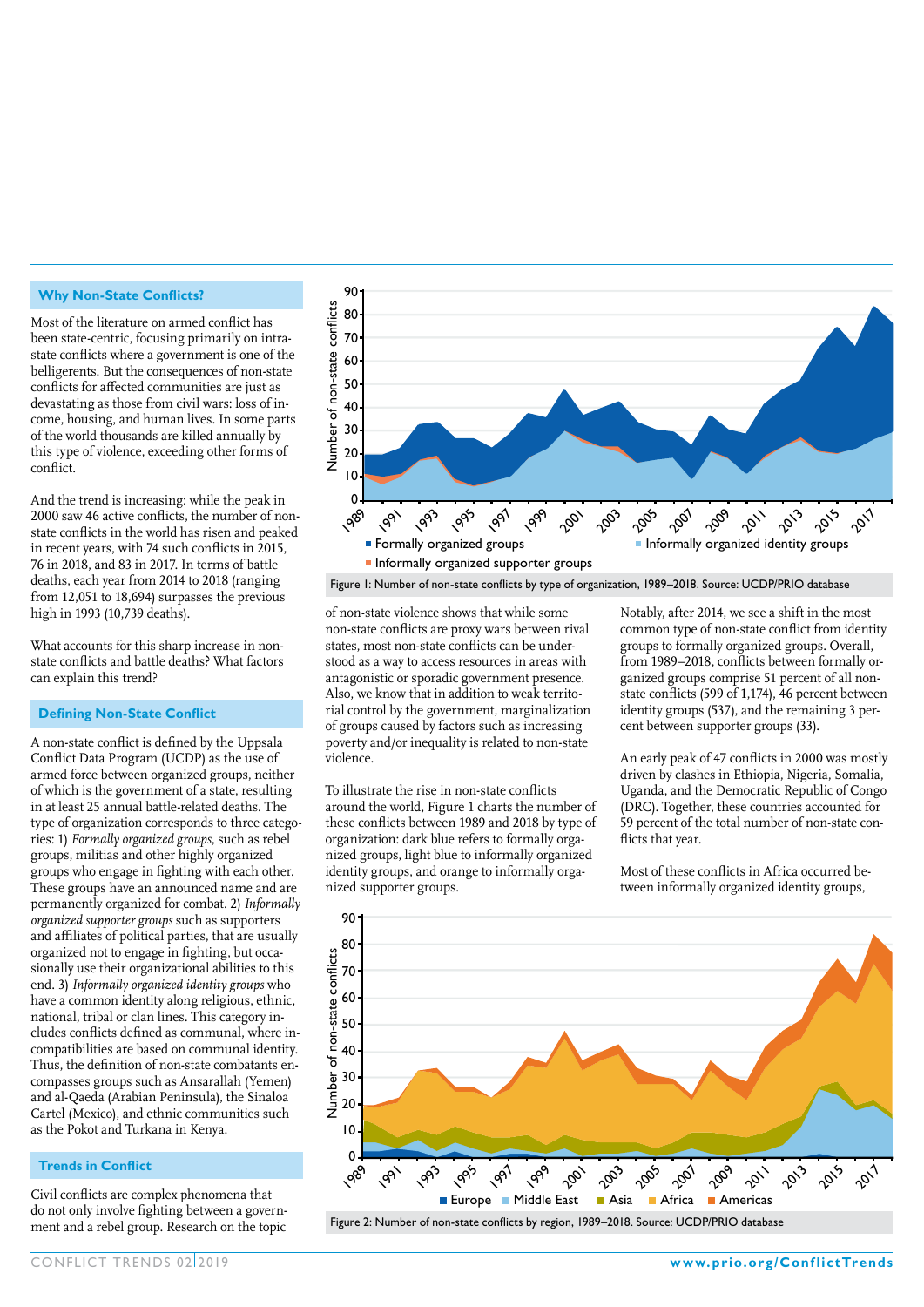

which are characterized by intense, short-term fighting, usually less than a year in duration. The informal organization of these groups makes them unable to sustain organized violence over time. This is shown by the sharp curve around 2000 and the much lower number of these conflicts in 1999 (35) and 2001 (36).

On the other hand, the rapidly increasing number of conflicts since 2014 has been sustained by formally organized groups in countries such as Syria, Mexico, Nigeria, Libya and Sudan, which accounted for 63 percent of all conflicts between 2014 and 2018.

To better understand this shift in the modes of

non-state conflict, we need to look at regional variation over time.

#### **Regional trends**

Figure 2 presents the number of non-state conflicts from 1989–2018 with respect to region. Over that period, the majority of non-state conflicts have occurred in Africa, primarily between informally organized identity groups (469 of 726). Of these conflicts, 74 percent have been concentrated in six countries: the DRC, Kenya, Libya, Sudan, Nigeria, and Ethiopia. In recent years, however, we see an increase in non-state conflicts between highly organized groups in the region, particularly Mali, Libya, and the Central



#### African Republic.

In the Middle East, we also see a rapid increase in the number of non-state conflicts since 2010, from 2 in 2012 to 19 in 2014 and 10 in 2018. This rise can be attributed primarily to ongoing clashes in Syria, but also in Iraq, Yemen, and Lebanon. These conflicts consist of fighting between highly organized actors, where violence between rebel groups accounts for 93 percent (140 of 150) of all conflicts in the region for the whole period. Thus, while Africa and the Middle East both feature high levels of non-state conflict, the two regions are characterized by different modes of conflict between non-state groups.

Formally organized violence is also the most common mode of non-state conflict in Asia, Europe, and the Americas, although these regions have many fewer conflicts in number compared to Africa and the Middle East in recent years. Europe has the fewest non-state conflicts of all regions between 1989 and 2018, with a total of 14 events, of which nine were between formally organized groups. Most of these conflicts occurred in Russia and the former Yugoslavia in the early 1990s.

In Asia, non-state conflicts in India, Pakistan, and Afghanistan account for 70 percent of all non-state violence (105 of 149) in the region.

The Americas feature the highest percentage of formally organized groups in conflict at 94 percent (127 of 135). These clashes include violence between rebel groups (e.g., FARC and the United Self-Defence Forces of Columbia) and criminal gangs (e.g., Rock Machine and Hells Angels in Canada). Cartel violence in Mexico dominates the scene, however, accounting for 67 percent of the total number of conflicts (90 of 135). In 2018, cartel violence peaked with 14 active conflicts.

#### **Non-State Battle Deaths**

Curiously, the trends in human casualties do not necessarily follow the same pattern as the number of conflicts. Figure 3 illustrates that the first peak in battle deaths occurred in 1993, when there were relatively fewer non-state conflicts. This aberration was mostly driven by conflict in the DRC between the Hunde, Nyanga, and Banyarwanda ethnic groups, which resulted in 3,051 fatalities.

However, the recent years of the observation period reveals a general correspondance between the number of non-state conflicts and number of battle-related deaths. In 2017, 18,694 people